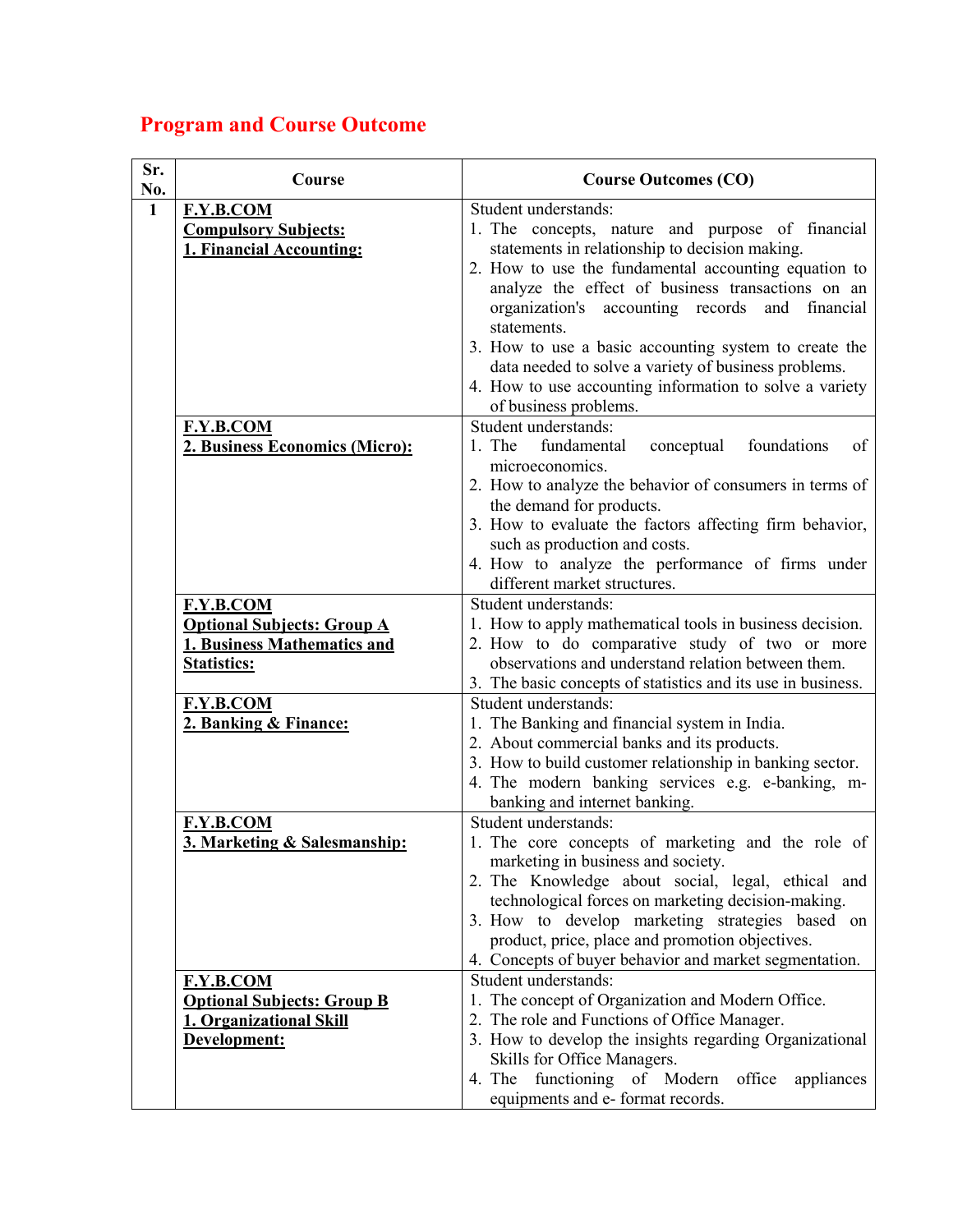|              | 2. Business Environment &<br><b>Entrepreneurship:</b>     | Student understands:<br>1. The Business Environment and its factors.                                                                                                                                                                                                                                    |
|--------------|-----------------------------------------------------------|---------------------------------------------------------------------------------------------------------------------------------------------------------------------------------------------------------------------------------------------------------------------------------------------------------|
|              |                                                           | 2. How to become a successful entrepreneur.<br>3. The importance of entrepreneurship as career.<br>4. The legal and financial conditions for starting a<br>business venture.                                                                                                                            |
|              | <b>F.Y.B.COM</b>                                          | Student understands:                                                                                                                                                                                                                                                                                    |
|              | <b>3. Computer Concepts and</b><br><b>Applications:</b>   | 1. Various basic concepts related to computer.<br>2. The basics of Operating System and business<br>communication tools.<br>3. Basics and use of Network, Internet and related<br>concepts.<br>4. Use of applications of Internet in Commerce.<br>5. How to develop their own web site and use of HTML. |
|              |                                                           |                                                                                                                                                                                                                                                                                                         |
| $\mathbf{2}$ | S.Y.B.COM                                                 | Student understands:                                                                                                                                                                                                                                                                                    |
|              | <b>Compulsory Subjects:</b><br>1. Business Communication: | 1. The<br>concept,<br>process<br>importance<br>of<br>and<br>communication.                                                                                                                                                                                                                              |
|              |                                                           | 2. The new technologies in business communication.                                                                                                                                                                                                                                                      |
|              |                                                           | 3. How to use various soft skills in business.                                                                                                                                                                                                                                                          |
|              |                                                           | 4. How to draft various letters in business.                                                                                                                                                                                                                                                            |
|              |                                                           | 5. Business communication skills through the application                                                                                                                                                                                                                                                |
|              |                                                           | and exercises.                                                                                                                                                                                                                                                                                          |
|              | <b>S.Y.B.COM</b>                                          | Student understands:                                                                                                                                                                                                                                                                                    |
|              | 2. Corporate Accounting:                                  | 1. Corporate Accounting in conformity with<br>the<br>provisions of Companies Act and Accounting as per<br>Indian Accounting Standards.                                                                                                                                                                  |
|              |                                                           | 2. The conceptual aspect of corporate accounting.<br>3. Various skills about Computerized Accounting and                                                                                                                                                                                                |
|              |                                                           | Accounting Standards.                                                                                                                                                                                                                                                                                   |
|              |                                                           | 4. Various concepts related to companies i.e. liquidation,                                                                                                                                                                                                                                              |
|              |                                                           | amalgamation, absorption, re-construction and holding                                                                                                                                                                                                                                                   |
|              | S.Y.B.COM                                                 | company.<br>Student understands:                                                                                                                                                                                                                                                                        |
|              | 3. Business Economics (Macro):                            | different<br>1. How<br>to<br>compute<br>of<br>measures                                                                                                                                                                                                                                                  |
|              |                                                           | macroeconomic activity such as the national income                                                                                                                                                                                                                                                      |
|              |                                                           | accounts, inflation and deflation.                                                                                                                                                                                                                                                                      |
|              |                                                           | 2. How to analyze the forces that affect the aggregate                                                                                                                                                                                                                                                  |
|              |                                                           | level of economic activity and the Trade cycle.<br>3. How monetary and fiscal policy can be used to                                                                                                                                                                                                     |
|              |                                                           | achieve business goals.                                                                                                                                                                                                                                                                                 |
|              | <b>S.Y.B.COM</b>                                          | Student understands:                                                                                                                                                                                                                                                                                    |
|              | <b>4. Business Management:</b>                            | 1. The importance of management<br>various<br>and                                                                                                                                                                                                                                                       |
|              |                                                           | management principles and thoughts.                                                                                                                                                                                                                                                                     |
|              |                                                           | 2. The functional areas of business<br>management                                                                                                                                                                                                                                                       |
|              |                                                           | including planning, decision making,<br>organizing,                                                                                                                                                                                                                                                     |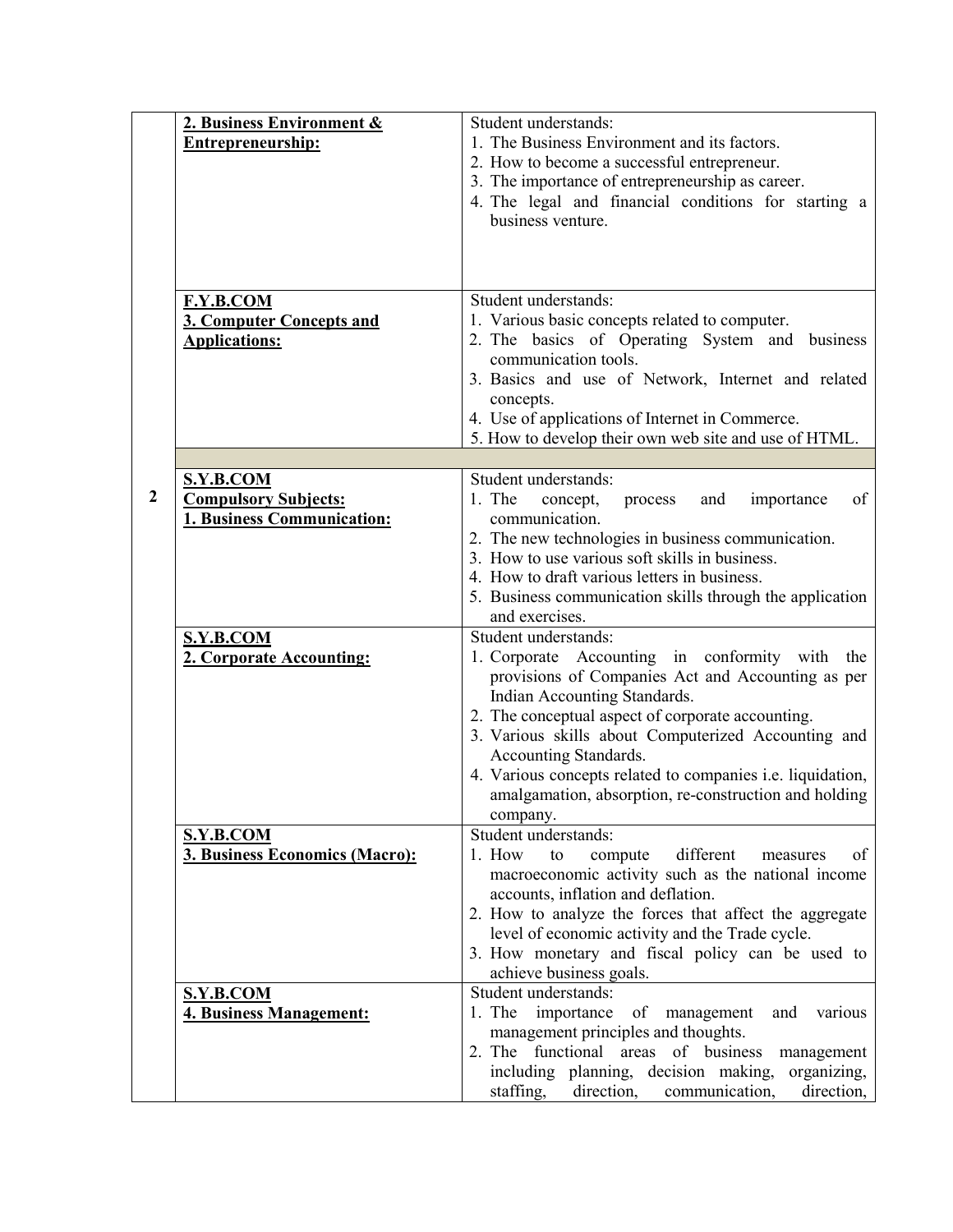|              |                                         | coordination and control                                  |
|--------------|-----------------------------------------|-----------------------------------------------------------|
|              |                                         | 3. How to apply best practices of business administration |
|              |                                         | in the functional areas of business.                      |
|              |                                         | 4. The recent trends in Business Management i.e.          |
|              |                                         | Business Ethics, Corporate Governance, CSR.               |
|              | S.Y.B.COM                               | Student understands:                                      |
|              | 5. Elements of Company Law:             | The knowledge of fundamentals of Company Law.<br>1.       |
|              |                                         | 2.<br>The provisions and the changes of the Companies     |
|              |                                         | Act of 2013.                                              |
|              |                                         | New concepts involving in company law regime.             |
|              |                                         | 3 <sub>1</sub>                                            |
|              |                                         | The duties and responsibilities of Key Managerial<br>4.   |
|              |                                         | Personnel.                                                |
|              | <b>S.Y.B.COM</b>                        | Student understands:                                      |
|              | <b>Special Subject - Paper I</b>        | 1. The basic cost concepts and difference between         |
|              | (Any one of the following)              | Financial Accounting and Cost Accounting.                 |
|              | 1. Cost & Works Accounting: I           | 2. The concept of classification of costs and its types.  |
|              |                                         | 3. How to prepare Cost Sheet, Tender and Quotations.      |
|              |                                         | 4. Various aspects of material accounting and control.    |
|              | <b>S.Y.B.COM</b>                        | Student understands:                                      |
|              | 2. Banking & Finance: I                 | 1. Role and structure of Indian banking system.           |
|              |                                         | 2. Various types of banks and their special features.     |
|              |                                         | 3. The reforms and other developments in the Indian       |
|              |                                         | Banking.                                                  |
|              |                                         | 4. The functions and role of Reserve Bank of India.       |
|              | S.Y.B.COM                               | Students understands:                                     |
|              | 3. Marketing Management: I              | 1. Recent trends in marketing management.                 |
|              |                                         | 2. How to create awareness about marketing of eco         |
|              |                                         | friendly products in the society.                         |
|              |                                         | 3. Various aspects of marketing management and its        |
|              |                                         | practical approach.                                       |
|              |                                         | 4. Importance and use of E-Commerce in competitive        |
|              |                                         | environment.                                              |
|              |                                         | 5. Various factors influencing consumer behavior and      |
|              |                                         | buying decision.                                          |
|              | <b>S.Y.B.COM</b>                        | Students understands:                                     |
|              | 4. Business Entrepreneurship: I         | 1. The basic theories and concepts of business            |
|              |                                         | entrepreneurship.                                         |
|              |                                         | 2. How to become a successful entrepreneur and Various    |
|              |                                         | Entrepreneurial opportunities.                            |
|              |                                         | 3. The various qualities required to become a successful  |
|              |                                         | entrepreneur.                                             |
|              |                                         | 4. How to enhance Entrepreneurial competencies.           |
|              |                                         |                                                           |
|              | T.Y.B.COM                               | Students understands:                                     |
| $\mathbf{3}$ | <b>Compulsory Subjects:</b>             | 1. The basic concepts, terms & provisions of Mercantile   |
|              | <b>1. Business Regulatory Framework</b> | and Business Laws.                                        |
|              | (Mercantile Law):                       | 2. How affect these laws on business, trade and           |
|              |                                         | commerce.                                                 |
|              |                                         | 3. The concept of Intellectual Property Rights: (IPRs)    |
|              |                                         | and its various legal aspects.                            |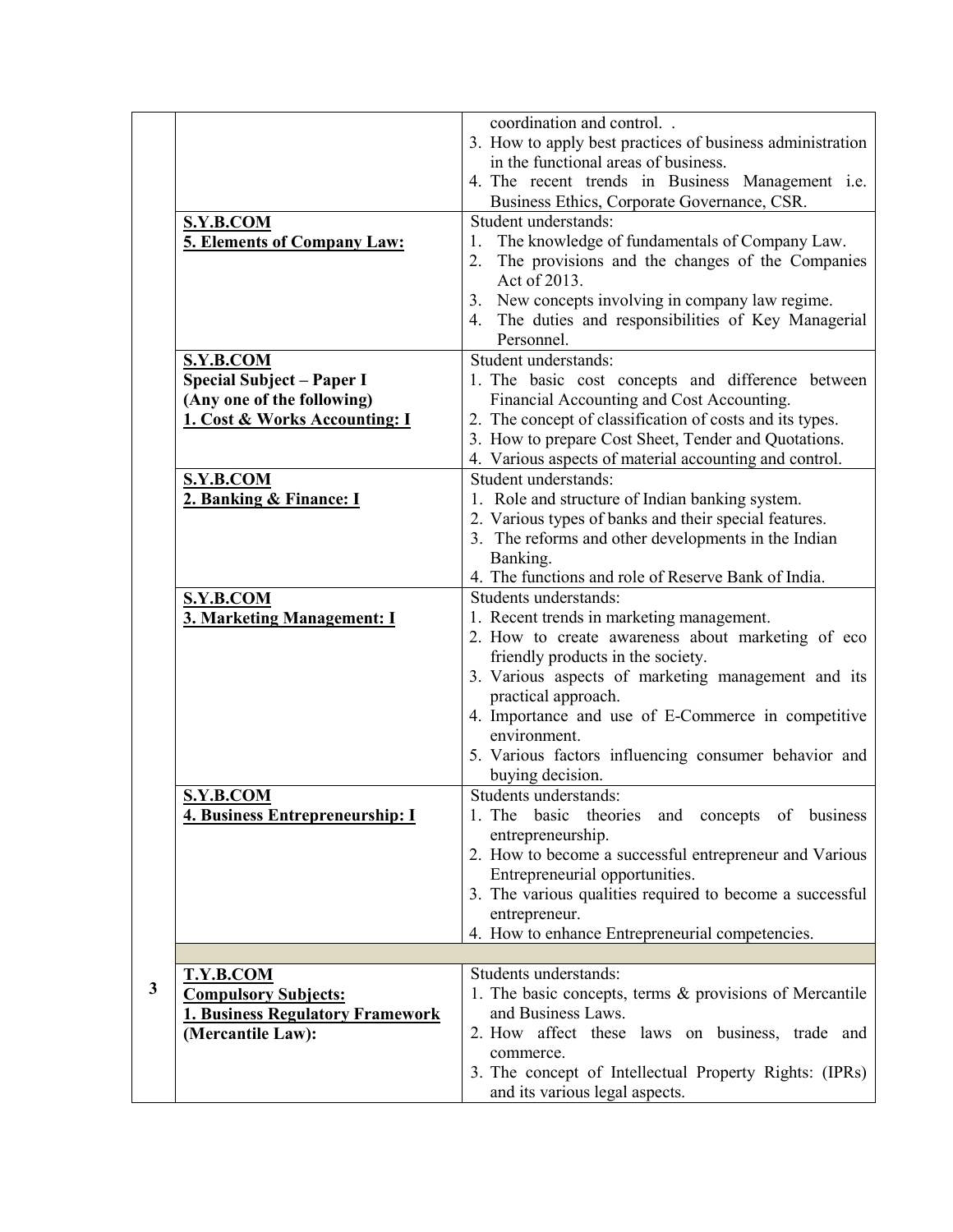| T.Y.B.COM                             | Student understands:                                         |
|---------------------------------------|--------------------------------------------------------------|
| 2. Advanced Accounting:               | 1. The various advanced accounting concepts and its          |
|                                       | Practical approach.                                          |
|                                       | 2. Nature of Banking Company and its Financial               |
|                                       | Statements.                                                  |
|                                       | 3. The practical approach of account writing using           |
|                                       | Software.                                                    |
|                                       | 4. Concept of analysis of financial statements.              |
| T.Y.B.COM                             | Student understands:                                         |
| 3. Indian & Global Economic           | 1. The process of integration of the Indian Economy with     |
| Development:                          | other economics of the world.                                |
|                                       | 2. The emerging issues in policies of India's foreign        |
|                                       | trade.                                                       |
|                                       | 3. The present status of the Indian Economy.                 |
|                                       | 4. A new approach to the study of the Indian and Global      |
|                                       |                                                              |
|                                       | Economy.                                                     |
| T.Y.B.COM                             | Student understands:                                         |
| 4. Auditing & Taxation:               | 1. The concept and principles of Auditing, Audit process,    |
|                                       | Assurance Standards, Tax Audit, and Audit of                 |
|                                       | computerized Systems.                                        |
|                                       | 2. How to prepare the Audit report and its importance.       |
|                                       | 3. Computation of Taxable Income under the different         |
|                                       | Heads of Income.                                             |
|                                       | 4. The process of Submission of Income Tax Return,           |
|                                       | Advance Tax, and Tax deducted at Source, Tax                 |
|                                       | Collection.                                                  |
|                                       |                                                              |
| <b>T.Y.B.COM</b>                      | Student understands:                                         |
| <b>Special Subject - Paper II</b>     | application and<br>1. The concepts,<br>accounting<br>of      |
| (Same special subject offered at S.Y. | Overheads.                                                   |
| B.Com.)                               | 2. Various methods of costing and their applications.        |
| 1. Cost & Works Accounting: II        | 3. The concepts and features of contract process and         |
|                                       | service costing.                                             |
| T.Y.B.COM                             | Student understands:                                         |
| 2. Banking & Finance: II              | 1. The Financial Markets and its various segments.           |
|                                       | 2. The operations and developments in financial markets      |
|                                       | in India.                                                    |
|                                       | 3. The functioning and role of financial institutions in the |
|                                       |                                                              |
|                                       | Indian Economy.                                              |
|                                       |                                                              |
|                                       | 4. Organization Functions & Working of Regulatory            |
|                                       | Institutions in Financial Market.                            |
| <b>T.Y.B.COM</b>                      | Student understands:                                         |
| 3. Marketing Management: II           | 1. The concept and functioning of marketing planning         |
|                                       | and sales management.                                        |
|                                       | 2. How to formulate marketing strategies that incorporate    |
|                                       | psychological and sociological factors which influence       |
|                                       | consumers.                                                   |
|                                       | 3. Importance of Marketing Regulations in Marketing.         |
|                                       | 4. Marketing<br>in<br>21st Century<br>and<br>Impact<br>of    |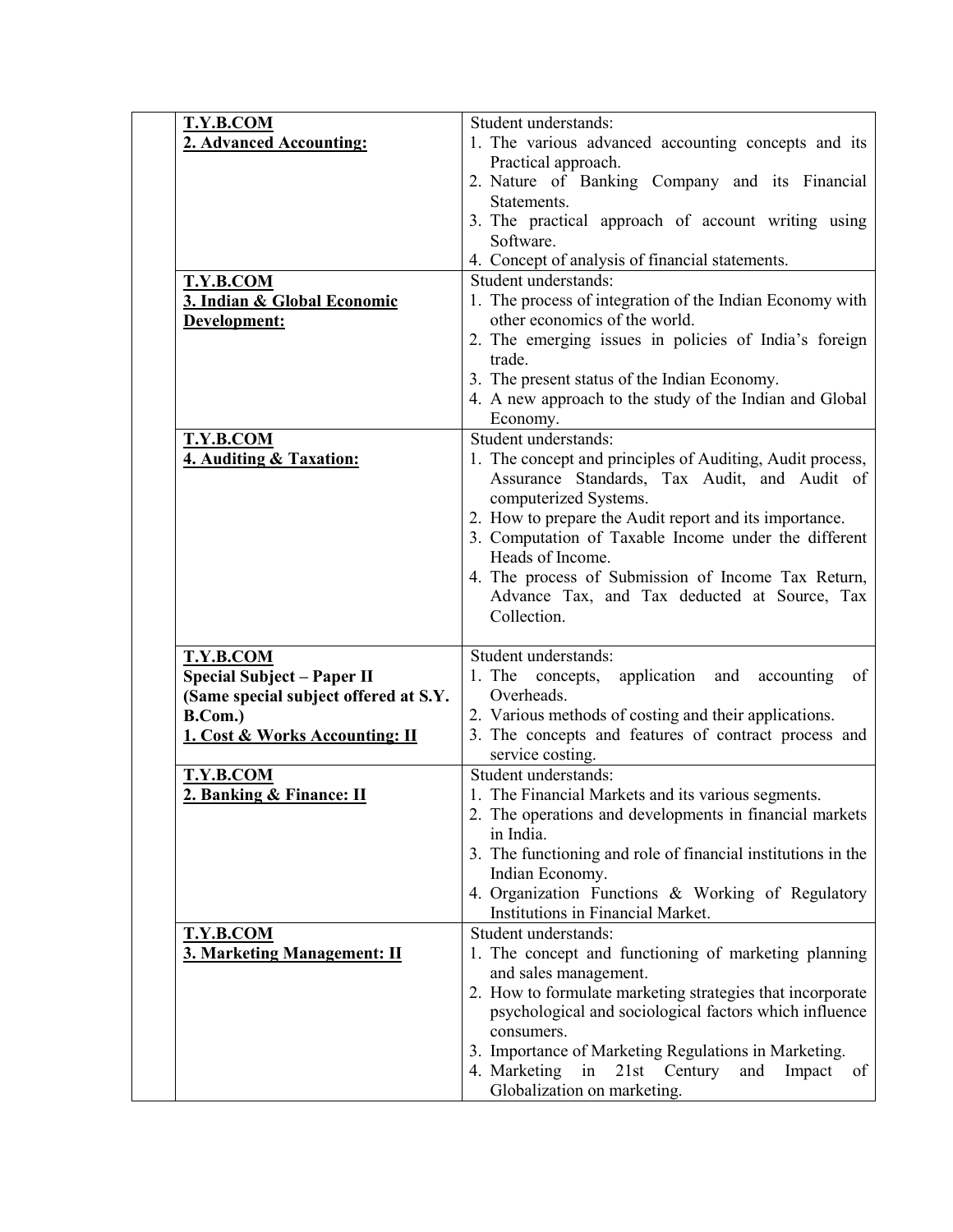| T.Y.B.COM                             | Student understands:                                      |
|---------------------------------------|-----------------------------------------------------------|
| 4. Business Entrepreneurship: II      | 1. The basic concepts of entrepreneurship and preparing   |
|                                       | a business plan to start a small Industry.                |
|                                       | 2. How to use Knowledge and understanding in Creating     |
|                                       | and managing new venture.                                 |
|                                       |                                                           |
|                                       | 3. The necessary tools and techniques to set up their own |
|                                       | business venture.                                         |
|                                       | 4. How to bring out their own business plan.              |
| T.Y.B.COM                             | Student understands:                                      |
| <b>Special Subject - Paper III</b>    | 1. Concepts, procedures and legal Provisions of cost      |
| (Same special subject offered at S.Y. | audit and costing techniques.                             |
|                                       |                                                           |
| B.Com.)                               | 2. Application of Marginal Costing Technique.             |
| 1. Cost & Works Accounting: III       | 3. Management information system in Costing.              |
|                                       | 4. Cost Accounting Standards issued by Institute of Cost  |
|                                       | and Management of India.                                  |
| <b>T.Y.B.COM</b>                      | Student understands:                                      |
|                                       |                                                           |
| 2. Banking & Finance: III             | 1. Banking Law and Practice in relation to the Banking    |
|                                       | system in India.                                          |
|                                       | 2. The legal aspects of Banking transactions and its      |
|                                       | implications as Banker and Customer.                      |
|                                       | 3. The Banking Law and Practice in India.                 |
| <b>T.Y.B.COM</b>                      | Student understands:                                      |
|                                       | 1. How to perform a market segmentation analysis,         |
| 3. Marketing Management: III          |                                                           |
|                                       | determine the organization's target market and define     |
|                                       | the consumer behavior of each segment.                    |
|                                       | 2. How to develop an integrated advertising and           |
|                                       | Marketing communications plan and persuasively            |
|                                       | present and defend it.                                    |
|                                       | 3. How to evaluate the effectiveness of integrated        |
|                                       |                                                           |
|                                       | advertising and marketing communications initiatives.     |
|                                       | 4. How to develop creative solutions to address           |
|                                       | advertising<br>and<br>marketing<br>communications         |
|                                       | challenges.                                               |
| T.Y.B.COM                             | Student understands:                                      |
| 4. Business Entrepreneurship: III     | 1. Individual and Organizational behavioral aspects of    |
|                                       | entrepreneurship.                                         |
|                                       |                                                           |
|                                       | 2. The behavioral aspects of members of the team or       |
|                                       | employees.                                                |
|                                       | 3. How to become a successful entrepreneur through        |
|                                       | study of autobiographies of various Entrepreneurs.        |
|                                       | 4. How to develop group and creating high performance     |
|                                       | team.                                                     |
|                                       |                                                           |
| M. Com- Part I (Semester- I)<br>4     | Student understands:                                      |
|                                       |                                                           |
|                                       |                                                           |
| <b>Compulsory Subjects</b>            | 1. The concepts, methods and techniques of management     |
| 1. Management Accounting:             | accounting.                                               |
|                                       | 2. How to develop competence with their usage in          |
|                                       | managerial decision making and control.                   |
|                                       | 3. Preparation and uses of Fund Flow and Cash Flow        |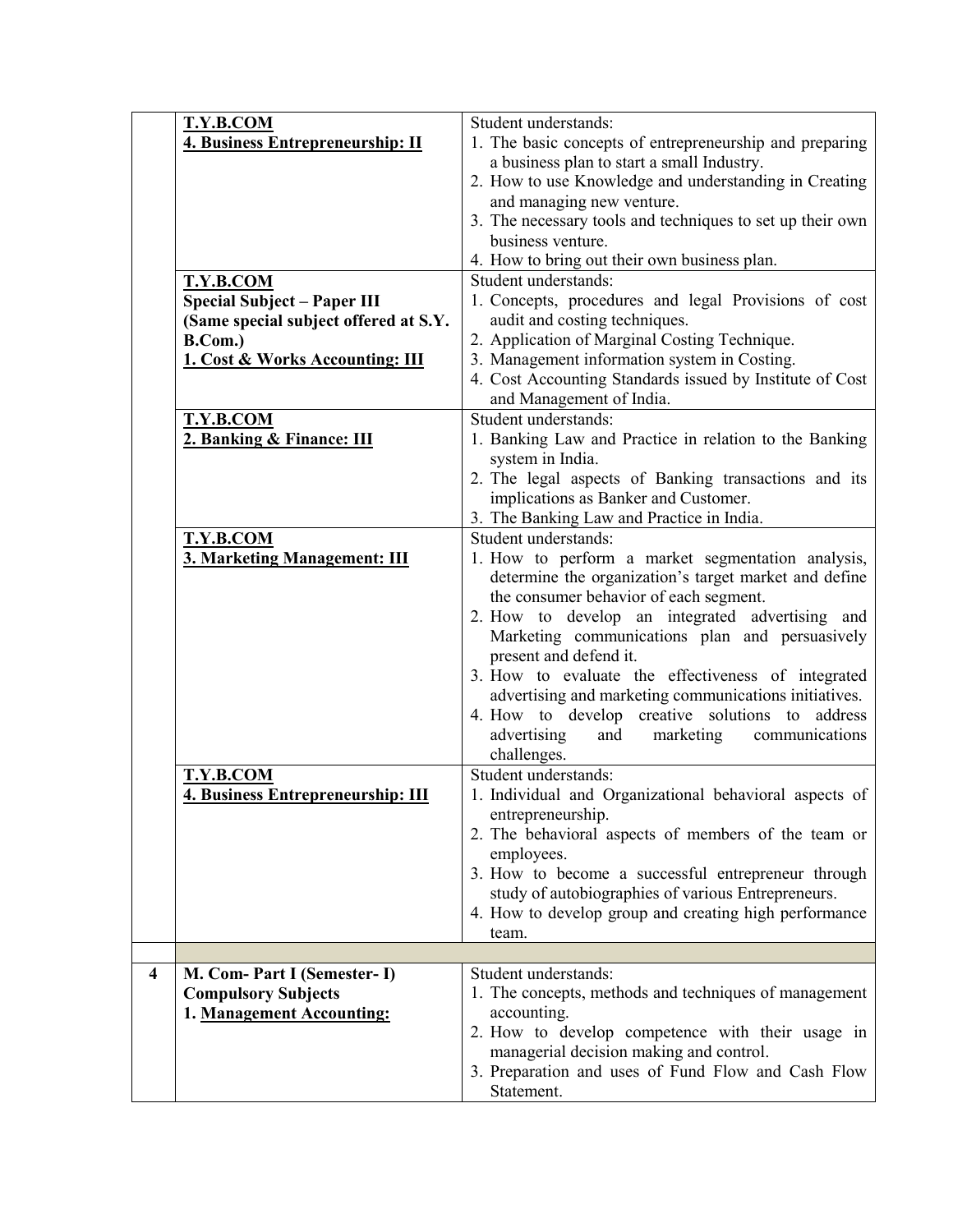|   |                                    | 4. Various components of working capital.                                  |
|---|------------------------------------|----------------------------------------------------------------------------|
|   | 2. Strategic Management:           | Student understands:                                                       |
|   |                                    | 1. How to formulate, analyze and implement the strategy                    |
|   |                                    | in organization.                                                           |
|   |                                    | 2. Strategic Planning and how to make it effective.                        |
|   |                                    | 3. How to formulate various functional strategies.                         |
|   |                                    | 4. How to identify and assess a company's strengths and                    |
|   |                                    | weaknesses, and match them with its opportunities and                      |
|   |                                    | threats to suggest four alternative strategies.                            |
|   | <b>Special Subjects: Group A</b>   | Student understands:                                                       |
|   | (Advanced Accounting & Taxation-   | 1. Theoretical foundation of Accounting and Accounting                     |
|   | Paper I & II)                      | Standards.                                                                 |
|   | 1. Advanced Accounting-I:          | 2. How to solve problems relating to Company                               |
|   |                                    | Accounts, Valuations and special types of situations.                      |
|   |                                    | 3. How to prepare Statement of affairs including                           |
|   |                                    | deficiency /surplus account.                                               |
|   | 2. Income Tax-II:                  | Student understands:                                                       |
|   |                                    | 1. Various concepts related to Income Tax.                                 |
|   |                                    | 2. How to calculate the taxable income under various                       |
|   |                                    | Heads of income.                                                           |
|   |                                    | 3. Various slabs of income tax and how to use the slabs                    |
|   |                                    | to calculate the tax liability.                                            |
|   |                                    | 4. Various tax authorities in India                                        |
|   | <b>Special Subjects: Group B</b>   | Student understands:                                                       |
|   | (Advanced Banking & Finance-       | 1. The Legal framework in which the Indian banking is                      |
|   | Paper I & II)                      | working today.                                                             |
|   | 1. Legal Framework of Banking:     | 2. The latest developments in the field of banking law.                    |
|   |                                    | 3. Modem banking practices.                                                |
|   |                                    | 4. How to establish a link between the legal provisions                    |
|   |                                    | and the practical aspects of banking.                                      |
|   | 2. Central Banking:                | Student understands:                                                       |
|   |                                    | 1. The functions of Reserve Bank of India.                                 |
|   |                                    | 2. The Regulation and supervision of Reserve Bank over<br>Commercial banks |
|   |                                    |                                                                            |
|   |                                    | 3. Monetary policy and its instruments.                                    |
|   | M. Com- Part I (Semester- II)      | Student understands:                                                       |
| 5 | <b>Compulsory Subjects</b>         | 1. The concepts, methods and techniques of Capital                         |
|   | 1. Financial Analysis and Control: | Budgeting.                                                                 |
|   |                                    | 2. Various types of budgets with their usage in financial                  |
|   |                                    | decision making and control.                                               |
|   |                                    |                                                                            |
|   | 2. Industrial Economics:           | Student understands:                                                       |
|   |                                    | 1. The basic concepts of Industrial Economics.                             |
|   |                                    | 2. The significance and problems of Industrialization.                     |
|   |                                    | 3. How to impact of Industrialization on Indian                            |
|   |                                    | Economy.                                                                   |
|   |                                    | 4. Various measures adopted by the Indian Government                       |
|   |                                    | to improve industrial productivity, efficiency, and                        |
|   |                                    | reduce industrial Imbalance.                                               |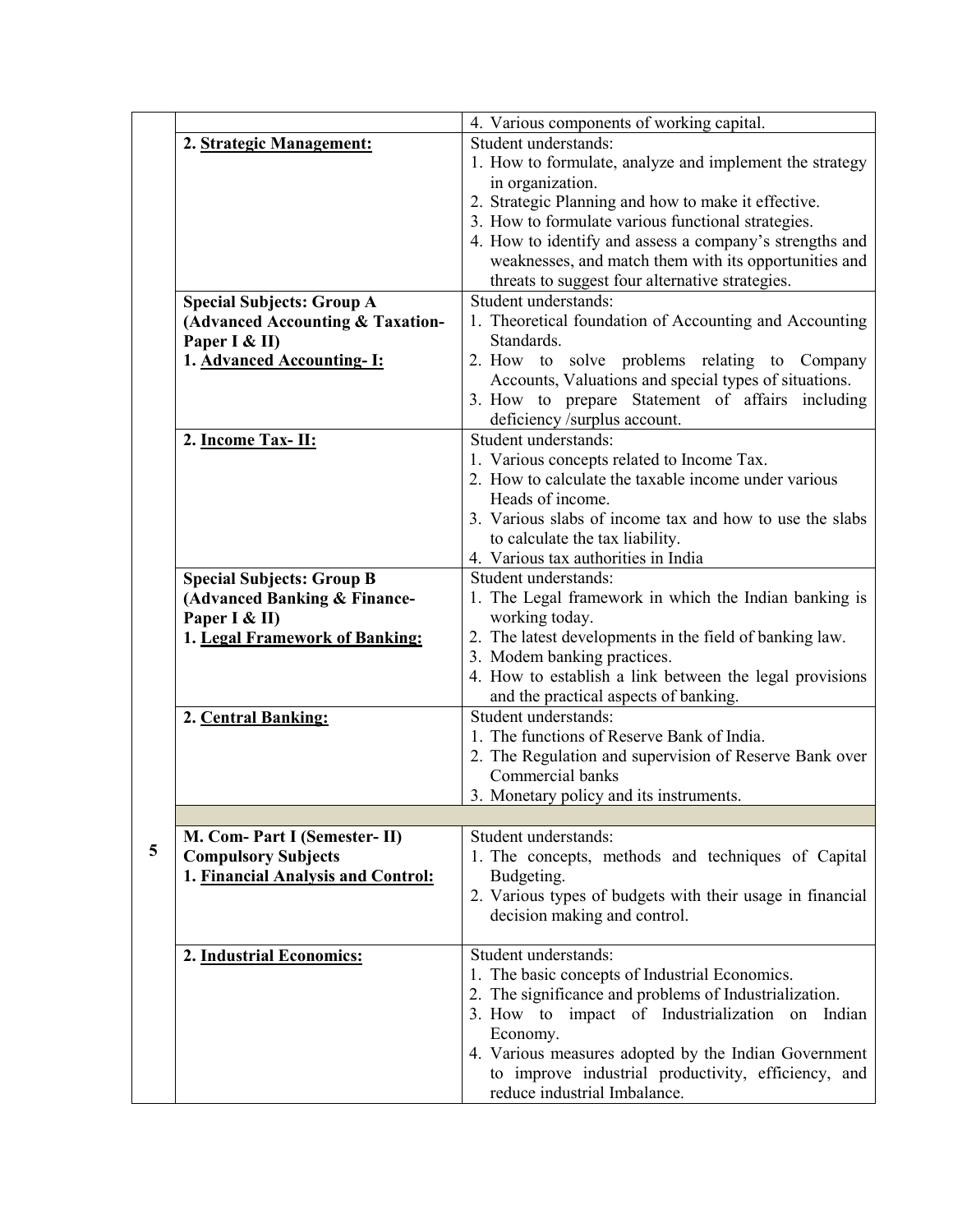|   | <b>Special Subjects: Group A</b>        | Student understands:                                                                        |
|---|-----------------------------------------|---------------------------------------------------------------------------------------------|
|   | (Advanced Accounting & Taxation         | 1. How to solve problems relating Special areas in                                          |
|   | Paper III & IV)                         | accounting including accounting for Services Sector.                                        |
|   | 1. Specialized Areas in Accounting-III: | 2. Corporate Financial Reporting Practices.                                                 |
|   |                                         | 3. Procedure of accounting for Taxation.                                                    |
|   | 2. Business Tax Assessment &            | Student understands:                                                                        |
|   | <b>Planning-IV:</b>                     | 1. Direct Taxes including Rules pertaining thereto and                                      |
|   |                                         | their application to different business situations.                                         |
|   |                                         | 2. Principles underlying the Service Tax.                                                   |
|   |                                         | 3. The basic concepts of VAT, Excise Duty and Customs                                       |
|   |                                         | Duty.                                                                                       |
|   |                                         | 4. Tax Planning considerations in relation to Business.                                     |
|   | <b>Special Subjects: Group B</b>        | Student understands:                                                                        |
|   | (Advanced Banking & Finance             | 1. The importance and functioning of Prevention of                                          |
|   | Special Paper III & IV)                 | Money Laundering Act, 2002.                                                                 |
|   | 1. Banking Law & Practices: III         | 2. How to develop Banker customer relationship.                                             |
|   |                                         | 3. Hi-tech banking and Mergers and Acquisition in                                           |
|   |                                         | banking sector.                                                                             |
|   | 2. Monetary Policy: IV                  | Student understands:                                                                        |
|   |                                         | 1. RBI's role in Money supply measures and monetary                                         |
|   |                                         | management.                                                                                 |
|   |                                         | 2. Various Instruments of monetary policy.                                                  |
|   |                                         | 3. Development and promotional role of the Reserve                                          |
|   |                                         | Bank of India in Financial Inclusion<br>and its                                             |
|   |                                         | implications.                                                                               |
|   |                                         |                                                                                             |
|   |                                         |                                                                                             |
|   | M. Com- Part II (Semester- III)         | Student understands:                                                                        |
| 6 | <b>Compulsory Subjects</b>              | 1. The concepts, nature and structure of business finance.                                  |
|   | 1. Business Finance                     | 2. The importance of corporate securities and sources of                                    |
|   |                                         | long term finance.                                                                          |
|   |                                         | 3. How to use Short term finance and working capital in                                     |
|   |                                         | organization.                                                                               |
|   | 2. Research Methodology for             | Student understands:                                                                        |
|   | <b>Business:</b>                        | 1. Various areas of Business Research Activities.                                           |
|   |                                         | 2. How to conduct the research in the field of business                                     |
|   |                                         | and social sciences.                                                                        |
|   |                                         | 3. How to develop the most appropriate methodology for                                      |
|   |                                         | their research studies.                                                                     |
|   |                                         | 4. The art of using different research methods and                                          |
|   |                                         | techniques.                                                                                 |
|   | <b>Special Subjects: Group A</b>        | <b>Student Understands:</b>                                                                 |
|   | (Advanced Accounting & Taxation         | 1. Methods of auditing and their application.                                               |
|   | Paper V & VI)                           | 2. Audit under Computerized Information System (CIS)                                        |
|   | 1. Advanced Auditing: V                 | Environment.                                                                                |
|   |                                         | 3. Standards on Auditing issued by the ICAI.                                                |
|   | 2. Specialized Areas in Auditing: VI    | Student understands:                                                                        |
|   |                                         | 1. Various methods of audit in specialized areas.                                           |
|   |                                         | 2. Government System of Audit.<br>3. Tax laws in India and its provisions related to audit. |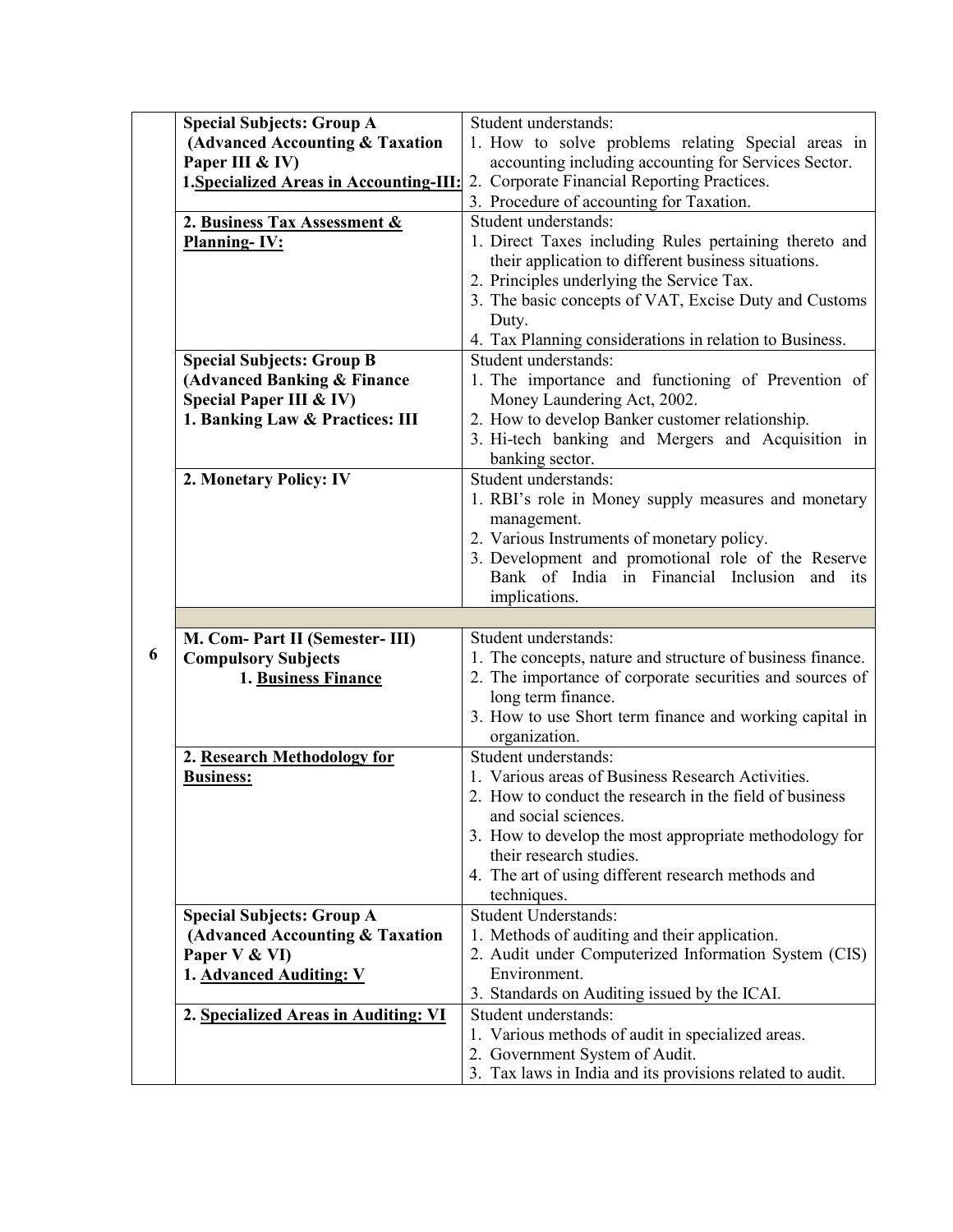|   | <b>Special Subjects: Group B</b>    | Student understands:                                                  |
|---|-------------------------------------|-----------------------------------------------------------------------|
|   | (Advanced Banking & Finance         | 1. Various aspects of foreign exchange market and                     |
|   | Paper V & VI)                       | financing of foreign trade.                                           |
|   | 1. Foreign Exchange-V               | 2. The Exchange rate mechanism and factors affecting                  |
|   |                                     | exchange rates.                                                       |
|   |                                     | 3. Development in foreign exchange market.                            |
|   | 2. International Finance-VI         | <b>Student Understands:</b>                                           |
|   |                                     | 1. The concepts of international financial market.                    |
|   |                                     | 2. The functioning of International monetary system.                  |
|   |                                     | 3. Operations and importance of international Financial               |
|   |                                     | Institutions.                                                         |
|   |                                     | 4. Various theories in exchange rate behavior.                        |
|   |                                     |                                                                       |
|   | M. Com- Part II (Semester-IV)       | <b>Student Understands:</b>                                           |
| 7 | <b>Compulsory Subjects</b>          | 1. The concept and structure of capital market and                    |
|   | 1. Capital Market and Financial     | financial services.                                                   |
|   | Services:                           | 2. Working and importance of National Stock Exchange                  |
|   |                                     | and Over the Counter Exchange of India (OTECEI).                      |
|   |                                     | 3. Recent changes $\&$ emerging trends of Securities and              |
|   |                                     | Exchange Board of India (SEBI).                                       |
|   | 2. Industrial Economic Environment: | <b>Student Understands:</b>                                           |
|   |                                     | 1. The basic concepts of Industrial Finance.                          |
|   |                                     | 2. The major issues, growth $\&$ present position of IT               |
|   |                                     | Industries in India.                                                  |
|   |                                     | 3. The labor policy reforms and its impact on industries.             |
|   |                                     | 4. Major environmental issues in the process of<br>industrialization. |
|   |                                     | 5. How to effects New Economic Policy on Indian                       |
|   |                                     | industry.                                                             |
|   | <b>Special Subjects: Group A</b>    | Student understands:                                                  |
|   | (Advanced Accounting & Taxation     | 1. The latest developments in Accounting, Taxation and                |
|   | Paper VII & VIII)                   | Auditing.                                                             |
|   | 1. Recent Advances in Accounting,   | 2. How to develop the habit of referring to various                   |
|   | <b>Taxation, and Auditing-VII:</b>  | periodicals and publications in the given subject, apart              |
|   |                                     | from text books and reference books.                                  |
|   |                                     | 3. How to develop the ability to read, understand,                    |
|   |                                     | Summarize various<br>articles<br>and<br>from<br>interpret             |
|   |                                     | newspapers, journals etc.                                             |
|   | 2. Project Work/ Case Studies: VIII | Student understands:                                                  |
|   |                                     | 1. The basic knowledge of research methodology.                       |
|   |                                     | 2. How to choose topic for research project and write                 |
|   |                                     | qualitative project report.                                           |
|   |                                     | 3. How to develop analytical and interpretable skill.                 |
|   |                                     | 4. Various problems in the field of accounting, taxation              |
|   |                                     | and auditing.                                                         |
|   | <b>Special Subjects: Group B</b>    | Student understands:                                                  |
|   | (Advanced Banking & Finance         | 1. Various new developments in banking industry.                      |
|   | Paper VII & VIII)                   | 2. Various technological developments in Banks.                       |
|   | 1. Recent Advances in Banking and   | 3. Recent Developments in Money Market and capital                    |
|   | <b>Finance: VII</b>                 | Market.                                                               |